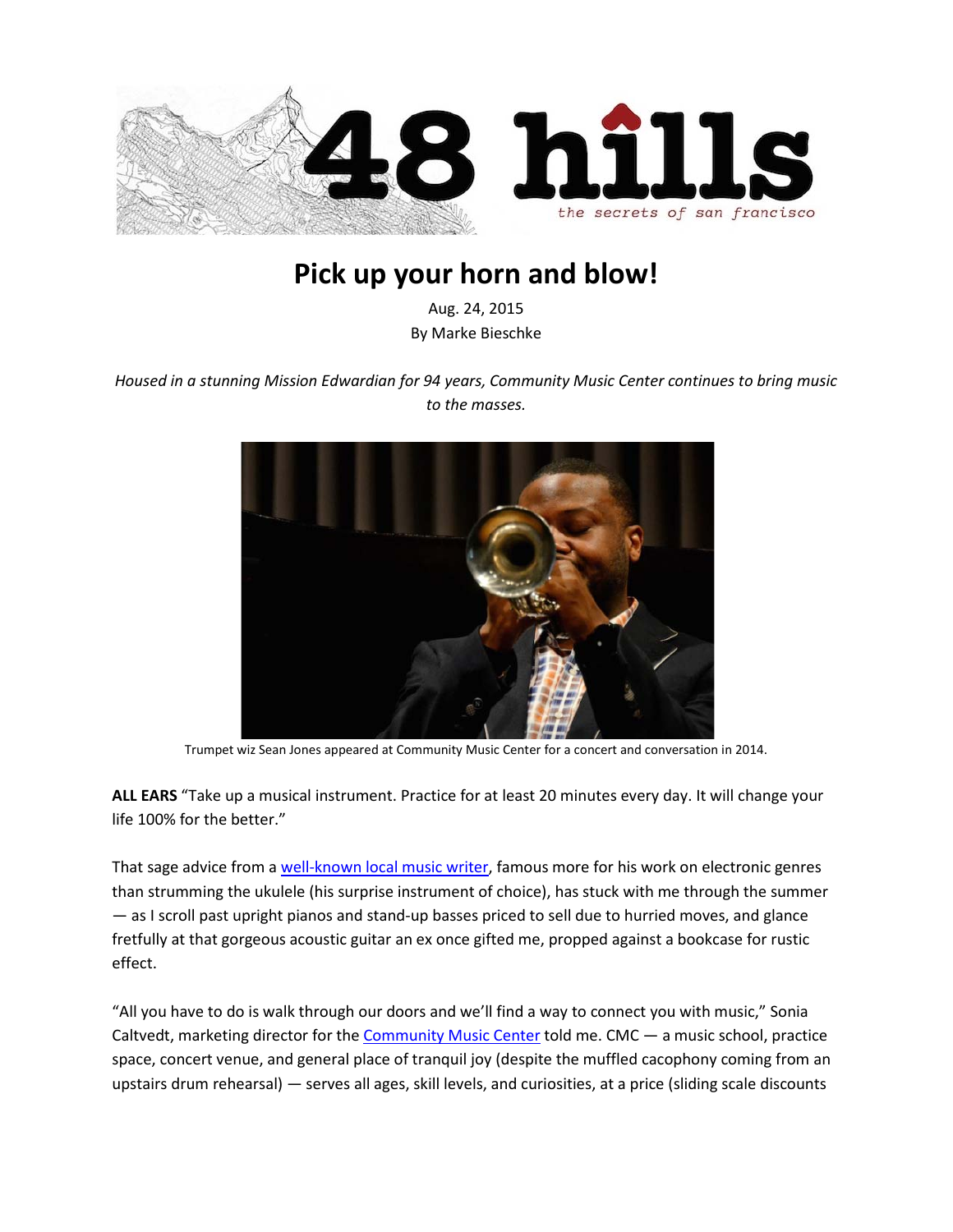available for those who qualify) that makes that "100% change for the better" an accessible reality. New student registration starts Wed/26 for the fall quarter, which kicks off Sept. 4.



A shot from CMC's Musical Discovery Camp. Photo by Mieke Strand.

Seriously, private lessons are available in everything from the *cheun qum* (Chinese banjo) to Hungarian folk-singing (don't worry, good ol' guitar, piano, and violin are taught as well). You can pick up whatever new virtuoso skill you fancy.

But first you'll have to pick your jaw up off the floor, for CMC is housed in one of those magical old Edwardians whose rooms and floors seem to go on forever, a multi-dimensional maze of musical invention, a buzzing Winchester Mystery House of harmony and counterpoint.



"In 1921, the center evolved from the Dolores Street Girls Club, which had been formed about 10 years earlier to help educate young women from poorer backgrounds about things like music," Caltvedt told me. "An impressive group of the city's rich and well-know women came together to form the school: Our original board had [some pretty big nameso](http://sfcmc.org/about/mission-and-history/)n it.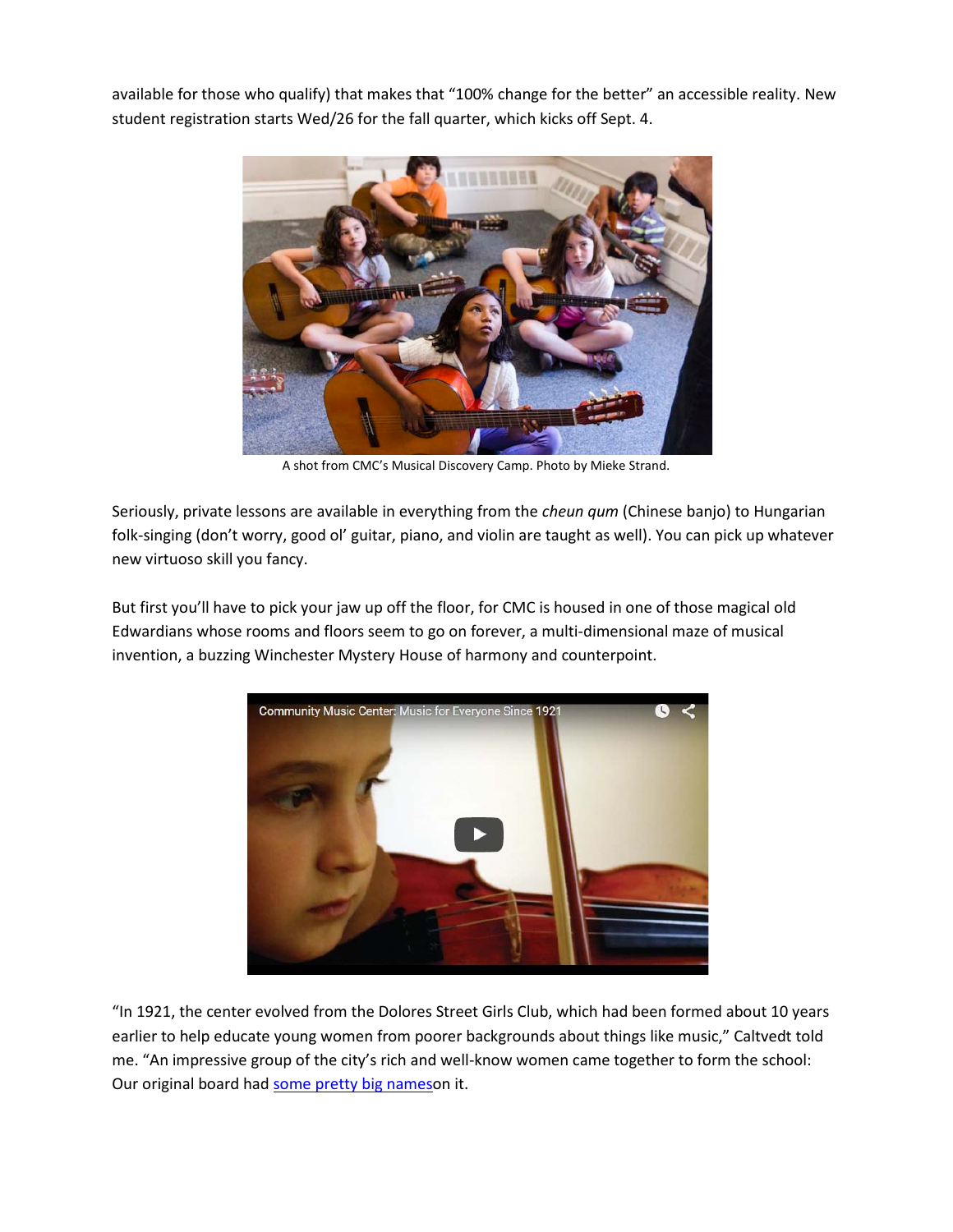"They helped buy this entire house for the school …. for \$6000." (For reference, as if you need it, a bland-looking, gray-painted two-bedroom condo was being offered down the block for \$868,000.) "I think that's one of the things that helps us survive in this changing real estate environment, especially in the Mission," Calvedt said. "We've owned our own building for almost a century. We're very lucky to have that history, and the foresight of that group of women."



CMC's Community of Voices Western Addition Senior Center Concert in 2014. Photos by Anne Hamersky

Now, the center also survives through a combination of public and private grants, individual donors, volunteers and part-time contributors, and tuition. A fundraising gala is held each spring, and corporate community grants also contribute. (In 2013, CMC's extensive and vibrant older adult choir program won \$250,000 as part of the Google Bay Area Impact Challenge.)

The center serves about 2400 students per quarter, with special outreach programs like adult choir that branch out into other neighborhoods, from the Bayview to the Richmond — and even other languages. "We started out with an English and Spanish, and then some of the Filipino members of the choir requested we sing songs in Tagalog, so now our 30th Street Senior Center sings in Tagalog as well," Caltvedt said.